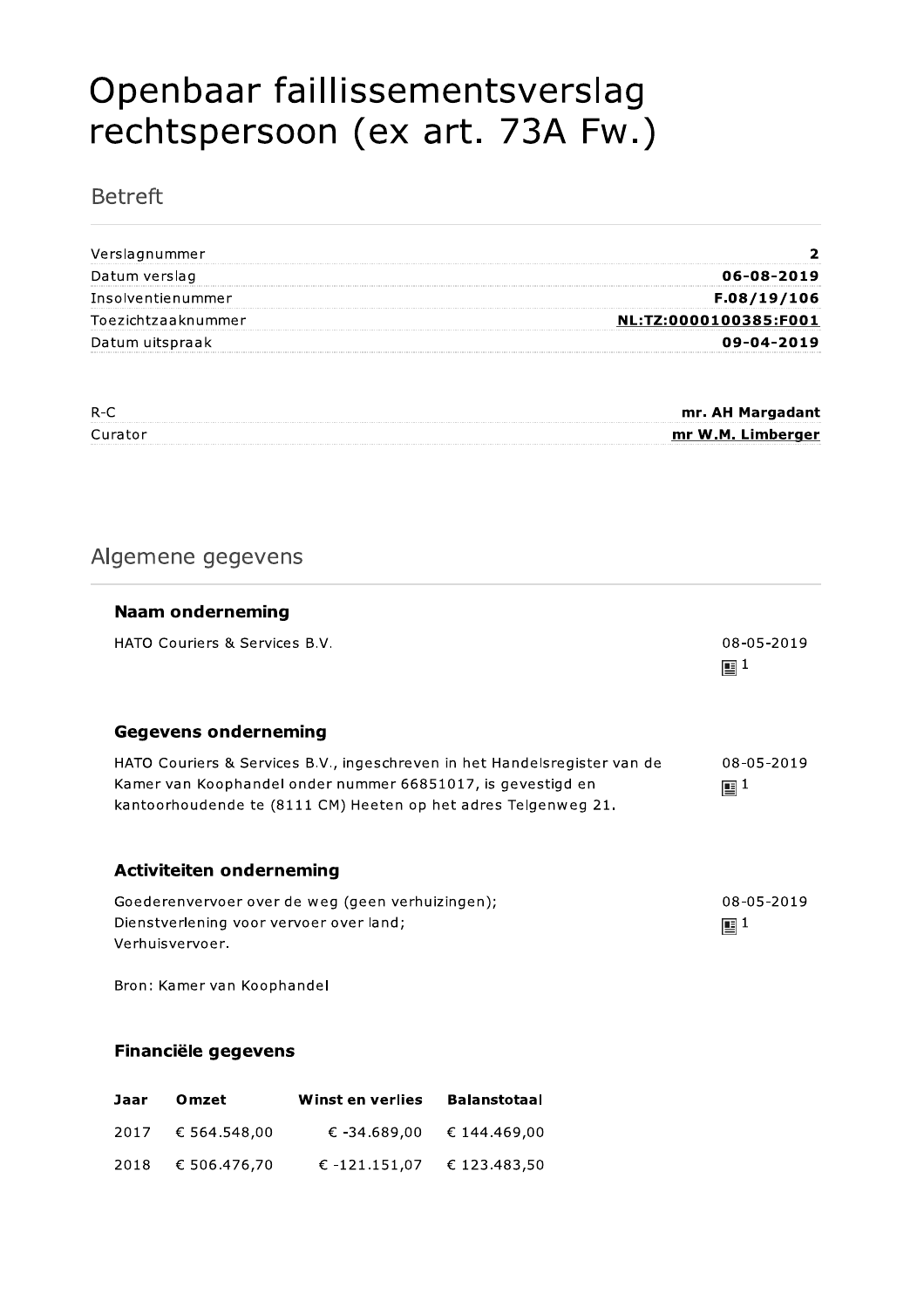# Toelichting financiële gegevens

| Curator heeft van de accountant van de vennootschap enkele financiële<br>gegevens ontvangen waaronder de jaarrekening 2017.                                          | 08-05-2019<br>$\mathbb{E}^1$       |
|----------------------------------------------------------------------------------------------------------------------------------------------------------------------|------------------------------------|
| Verslag 2 - 7 augustus 2019: De jaarrekening over 2018 is niet opgemaakt.<br>De cijfers over 2018 zijn ontleend aan de interne administratie.                        | 06-08-2019<br>$\mathbb{E}^2$       |
| Gemiddeld aantal personeelsleden<br>7                                                                                                                                | 08-05-2019<br>$\mathbb{E}^1$       |
| <b>Boedelsaldo</b><br>€ 6.069,89<br><b>Toelichting</b><br>Ontvangen bijdragen beredderingskosten leasemaatschappij en door curator<br>gefactureerd onderhanden werk. | 08-05-2019<br>$\mathbb{E}^1$       |
| € 25.492,53<br><b>Toelichting</b><br>Verslag 2 - 7 augustus 2019: Idem, plus de ontvangen koopprijs voor de<br>activa minus de door curator voldane boedelkosten.    | $06 - 08 - 2019$<br>$\mathbb{E}^2$ |
| Verslagperiode<br>van<br>$9 - 4 - 2019$<br>t/m                                                                                                                       | 08-05-2019<br>$\mathbb{E}^1$       |

 $7 - 5 - 2019$ 

| van            | $06 - 08 - 2019$ |
|----------------|------------------|
| $8 - 5 - 2019$ | $\mathbf{E}^2$   |
| $ -$           |                  |

 $t/m$  $7 - 8 - 2019$ 

### **Bestede uren**

| Verslagperiode | <b>Bestede uren</b> |
|----------------|---------------------|
|                | 96,13 uur           |
| 2              | 50,00 uur           |
| totaal         | 146,13 uur          |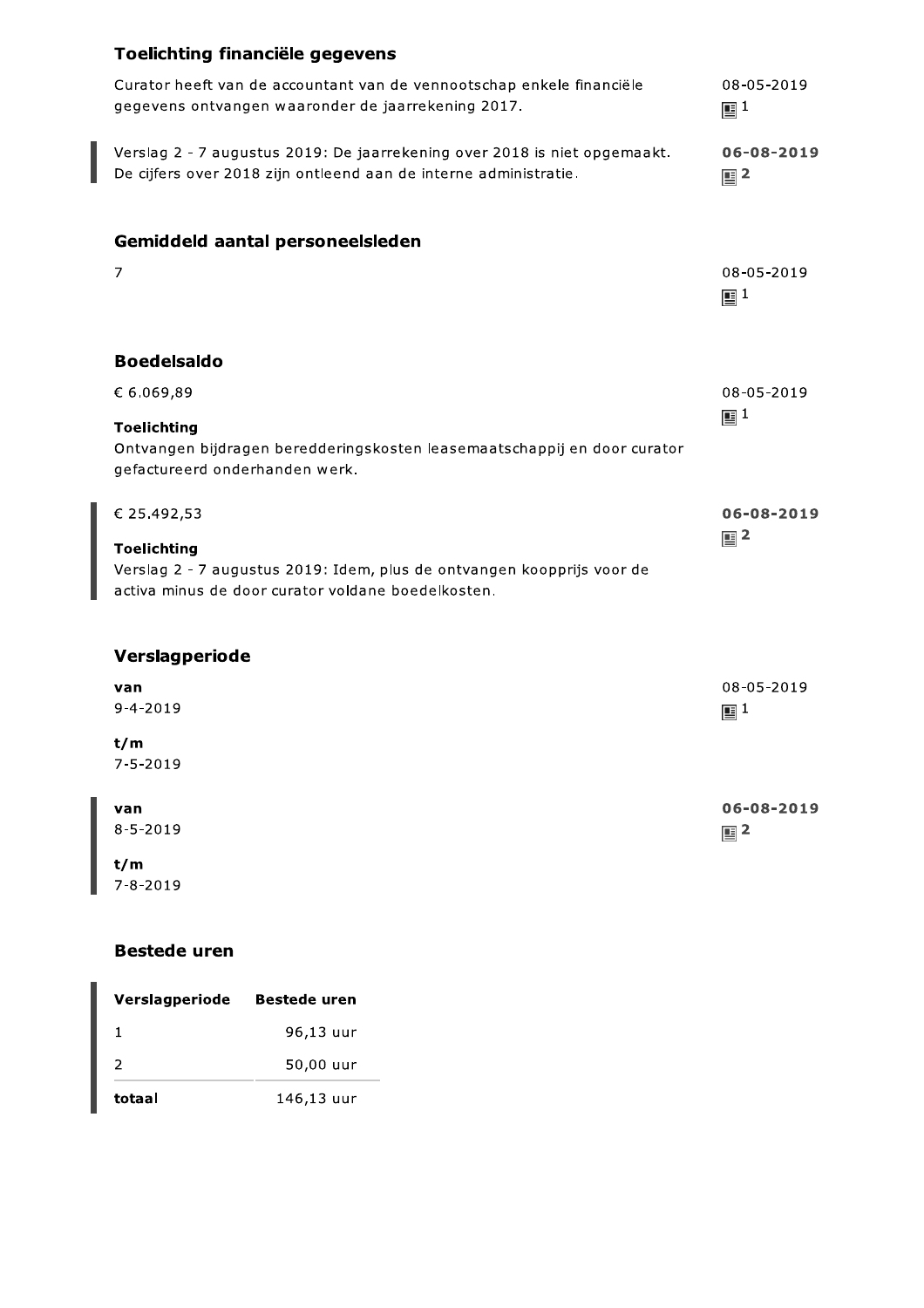#### **Toelichting bestede uren**

Na de uitspraak van het faillissement heeft curator gesproken met de bestuurder van de vennootschap. Een eerste inventarisatie van de bezittingen en de schulden heeft plaatsgevonden. Het personeel is ontslag aangezegd. De personeelsbijeenkomst met het UWV heeft plaatsgehad.

Verslag 2 - 7 augustus 2019: In deze verslagperiode heeft curator zich beziggehouden met de verkoop van de activa en de oplevering van de bedrijfshal aan de verhuurder. Daarbij zijn eigendommen van derden na controle uitgeleverd. Curator heeft zich tevens beziggehouden met het factureren en het incasseren van onderhanden werk. Voorts heeft curator zijn rechtsmatigheidsonderzoeken uitgevoerd.

08-05-2019  $\mathbf{E}^{1}$ 

06-08-2019  $\mathbb{E}$  2

# 1. Inventarisatie

#### 1.1 Directie en organisatie

HATO Couriers & Services B.V. is opgericht op 15 september 2016. De eerste inschrijving in het handelsregister vond plaats op 16 september 2016. Enig aandeelhouder en statutair bestuurder van de vennootschap is mevrouw B. te Wierik - Schoemaker. De vennootschap exploiteerde een koeriersdienst waarbij zij specifiek transport deed voor enkele opdrachtgevers.

#### 1.2 Lopende procedures

| Hiervan is vooralsnog niet gebleken.                                                                                                                              | 08-05-2019<br>$\mathbf{E}^{1}$ |
|-------------------------------------------------------------------------------------------------------------------------------------------------------------------|--------------------------------|
| 1.3 Verzekeringen                                                                                                                                                 |                                |
| Curator heeft de aangetroffen bedrijfsmiddelen en rollend materieel in dekking<br>laten brengen omdat niet duidelijk was of deze goederen nog verzekerd<br>waren. | 08-05-2019<br>$\mathbb{E}^1$   |

Verslag 2 - 7 augustus 2019: Met de verkoop van de bedrijfsmiddelen en het 06-08-2019 rollend materieel is de betreffende verzekering door curator beëindigd.  $\mathbf{E}$  2

08-05-2019  $\mathbf{E}^{1}$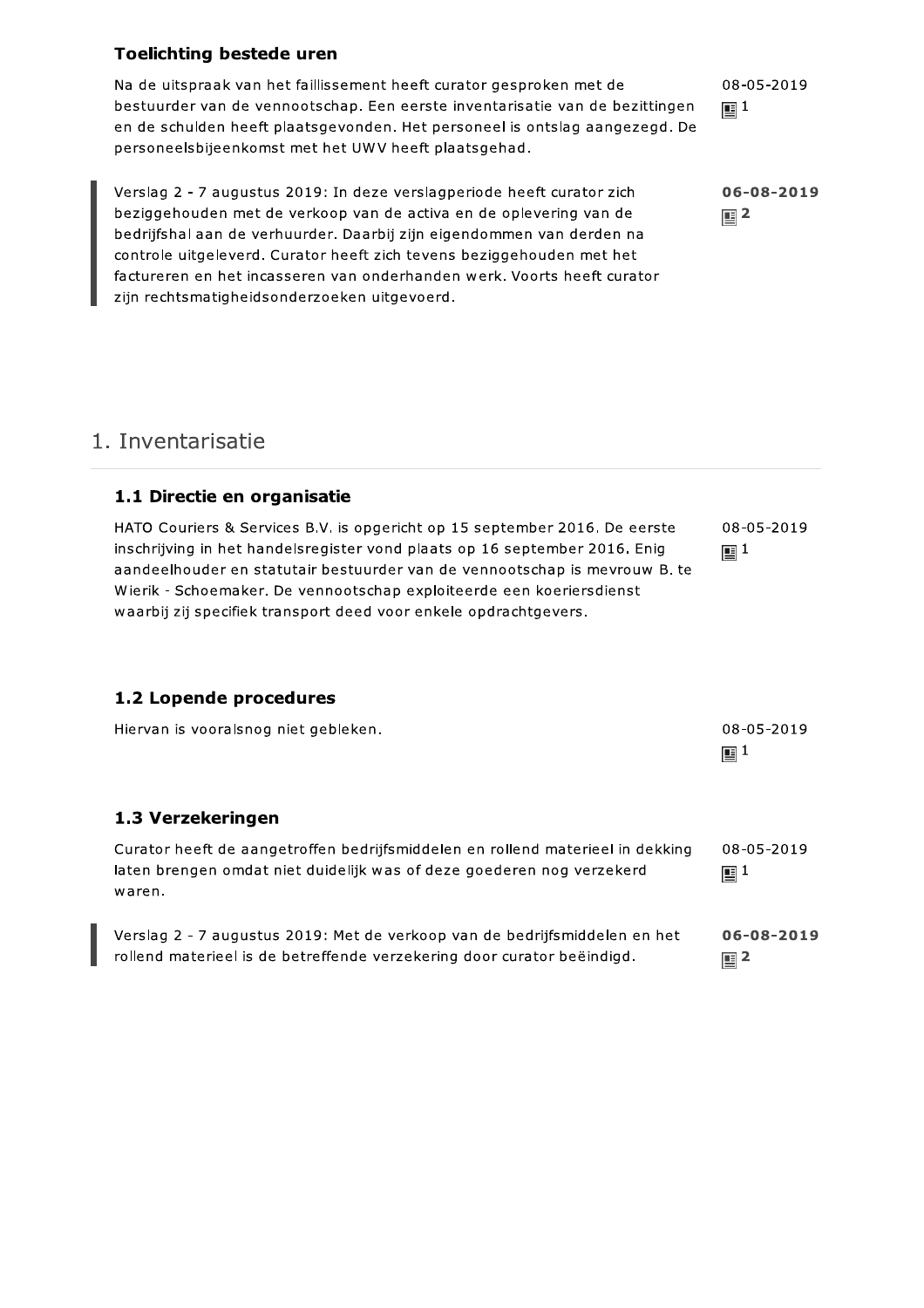#### 1.4 Huur

De vennootschap huurde een loods met daarin kantoorruimte. Curator heeft de huur opgezegd met inachtneming van de daarvoor geldende opzegtermijn.

De vennootschap huurde voorts een drietal bestelbussen met toebehoren. De verhuurder heeft zich beroepen op de contractuele beëindiging van de huurovereenkomst met onmiddellijke ingang bij faillissement van de huurder. Verhuurder heeft het gehuurde onder zich genomen.

Verslag 2 - 7 augustus 2019: De huur van de loods is op 20 mei 2019 met wederzijds goedvinden geëindigd.

#### 1.5 Oorzaak faillissement

Het faillissement is uitgesproken op verzoek van een crediteur van de vennootschap. De vennootschap liet meerdere crediteuren onbetaald.

Verslag 2 - 7 augustus 2019: Met betrekking tot de oorzaak van het faillissement geeft bestuurder aan dat de marges in deze transportsector marginaal zijn en dat voornamelijk wurgcontracten worden gebruikt. Om een beetie geld te verdienen moet er sprake zijn van massa=kassa. Maar dat is een risico wanneer het aanbod van werk verminderd en er onvoldoende flexibiliteit is in personeel en contracten met betrekking tot vervoersmiddelen.

De bestuurder geeft aan dat er uit een faillissement teveel schulden, personeel en vervoersmiddelen zijn overgenomen zodat er een fors verlies is geleden bij de start van de vennootschap. In de loop van de tijd is de juiste modus gevonden in personeel, transportmiddelen en de kosten en is een verlatende exploitatie omgezet naar een winstgevende exploitatie. Helaas te laat want de belastingdienst wilde niet meer schikken en ging beslag leggen. Deze liquiditeitsdip kon niet opgevangen worden.

08-05-2019  $\mathbf{E}^{1}$ 

06-08-2019  $\mathbb{E}$  2

08-05-2019  $\mathbf{E}^{1}$ 

06-08-2019  $\mathbf{E}$  2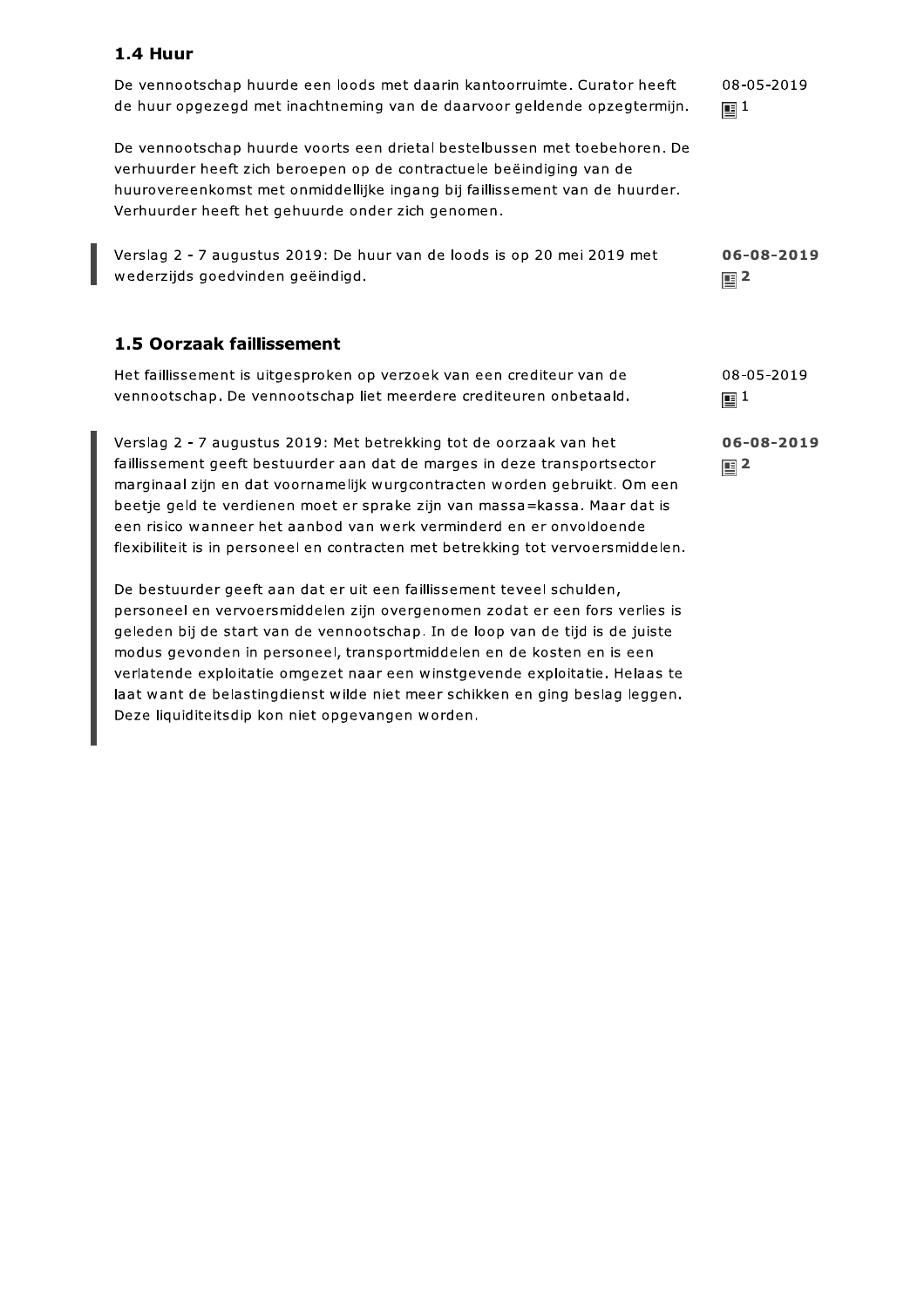# 2. Personeel

| 2.1 Aantal ten tijde van faillissement |                |
|----------------------------------------|----------------|
| Personeelsleden                        | 08-05-2019     |
| $\overline{7}$                         | $\mathbb{E}^1$ |
| 2.2 Aantal in jaar voor faillissement  |                |
| Personeelsleden                        | 08-05-2019     |
| $\overline{7}$                         | $\mathbb{E}^1$ |

#### 2.3 Ontslagaanzegging

| Datum             | Aantal | Toelichting                 |
|-------------------|--------|-----------------------------|
| $16 - 4 - 2019$ 7 |        |                             |
| totaal            |        |                             |
|                   |        | 2.4 Werkzaamheden personeel |

# Verslag 1 - 7 mei 2019: Met verkregen machtiging van de rechter-commissaris heeft curator de dienstverbanden opgezegd met inachtneming van een opzegtermijn. Op 24 april 2019 heeft op het kantoor van de curator de

personeelsbijeenkomst plaatsgevonden met het UWV.

08-05-2019  $\mathbb{E}^1$ 

# 3. Activa

| 3.1 Onroerende zaken |                                     |                  |              |                              |  |  |
|----------------------|-------------------------------------|------------------|--------------|------------------------------|--|--|
| <b>Beschrijving</b>  | Verkoopopbr.                        | <b>Hypotheek</b> | Boedelbijdr. |                              |  |  |
| N.v.t.               |                                     |                  |              |                              |  |  |
| totaal               | € 0,00                              |                  | € 0,00       |                              |  |  |
| N.v.t.               | <b>Toelichting onroerende zaken</b> |                  |              | 08-05-2019<br>$\mathbb{E}^1$ |  |  |
|                      | 3.2 Werkzaamheden onroerende zaken  |                  |              |                              |  |  |
| N.v.t.               |                                     |                  |              | 08-05-2019                   |  |  |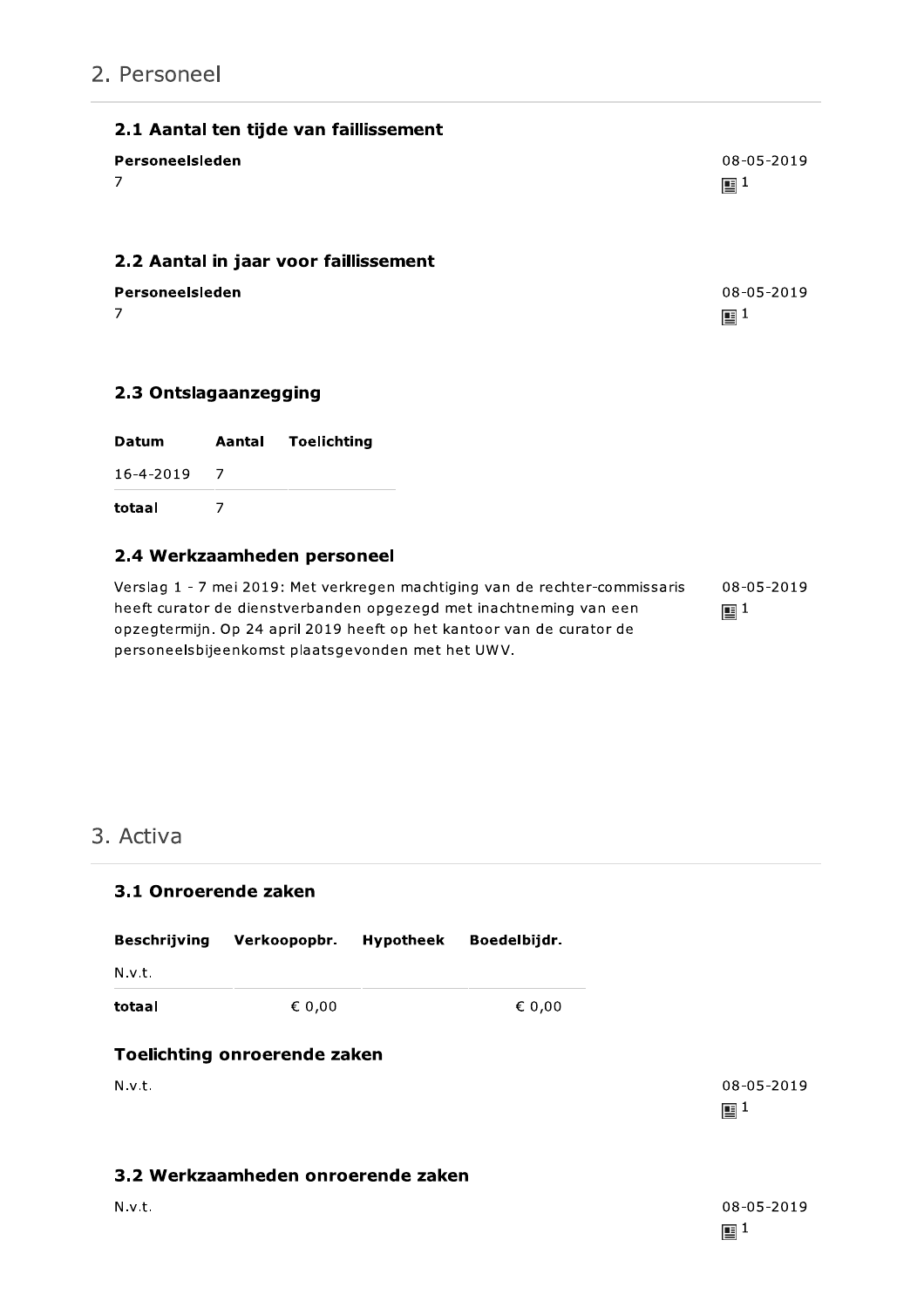# 3.3 Bedrijfsmiddelen

| <b>Beschrijving</b>                                                                                                                                                                                                      |                                                                                                                                                                                                        | Verkoopopbrengst      | <b>Boedelbijdrage</b> |                                |  |  |
|--------------------------------------------------------------------------------------------------------------------------------------------------------------------------------------------------------------------------|--------------------------------------------------------------------------------------------------------------------------------------------------------------------------------------------------------|-----------------------|-----------------------|--------------------------------|--|--|
| Inventaris en rollend materieel                                                                                                                                                                                          |                                                                                                                                                                                                        | €4.235,00             |                       |                                |  |  |
| totaal                                                                                                                                                                                                                   |                                                                                                                                                                                                        | €4.235,00             | € 0,00                |                                |  |  |
| <b>Toelichting bedrijfsmiddelen</b>                                                                                                                                                                                      |                                                                                                                                                                                                        |                       |                       |                                |  |  |
|                                                                                                                                                                                                                          | Verslag 1 - 7 mei 2019: Inventaris en rollend materieel.                                                                                                                                               |                       |                       | 08-05-2019<br>$\mathbb{E}^1$   |  |  |
| 3.4 Bodemvoorrecht fiscus                                                                                                                                                                                                |                                                                                                                                                                                                        |                       |                       |                                |  |  |
|                                                                                                                                                                                                                          | De eventuele opbrengst van de bodemzaken die de boedel toekomen zal<br>gereserveerd worden ten behoeve van de fiscus op grond van artikel 57 lid 3<br>Faillissementswet en artikel 21 Invorderingswet. |                       |                       | 08-05-2019<br>$\mathbf{E}^{1}$ |  |  |
|                                                                                                                                                                                                                          | 3.5 Werkzaamheden bedrijfsmiddelen                                                                                                                                                                     |                       |                       |                                |  |  |
|                                                                                                                                                                                                                          | Verslag 1 - 7 mei 2019: In opdracht van curator zijn de activa getaxeerd.                                                                                                                              |                       |                       | 08-05-2019<br>$\mathbb{E}^1$   |  |  |
| Verslag 2 - 7 augustus 2019: Curator heeft na verkregen machtiging van de<br>06-08-2019<br>rechter-commissaris de inventaris en rollend materieel verkocht voor €<br>$\mathbb{E}^2$<br>3.500,-- te vermeerderen met btw. |                                                                                                                                                                                                        |                       |                       |                                |  |  |
| 3.6 Voorraden / onderhanden werk                                                                                                                                                                                         |                                                                                                                                                                                                        |                       |                       |                                |  |  |
| <b>Beschrijving</b>                                                                                                                                                                                                      | Verkoopopbrengst                                                                                                                                                                                       | <b>Boedelbijdrage</b> |                       |                                |  |  |
| Onderhanden werk                                                                                                                                                                                                         | € 25.432,39                                                                                                                                                                                            |                       |                       |                                |  |  |
| totaal                                                                                                                                                                                                                   | € 25.432,39                                                                                                                                                                                            |                       | € 0,00                |                                |  |  |
|                                                                                                                                                                                                                          | Toelichting voorraden / onderhanden werk                                                                                                                                                               |                       |                       |                                |  |  |

| Curator heeft onderhanden werk gefactureerd. Een bedrag van € 6.069,89    | 08-05-2019       |
|---------------------------------------------------------------------------|------------------|
| inclusief btw is inmiddels bijgeschreven op de boedelrekening.            | $\mathbf{E}^{1}$ |
| Verslag 2 - 7 augustus 2019: Aan onderhanden werk is inmiddels $\epsilon$ | 06-08-2019       |
| 25.432.39 inclusief btw geïncasseerd.                                     | $\mathbb{E}^2$   |
| 3.7 Werkzaamheden voorraden / onderhanden werk                            |                  |

| Verslag 1 - 7 mei 2019: Inventarisatie onderhanden werk. De nog niet in | 08-05-2019     |
|-------------------------------------------------------------------------|----------------|
| rekening gebrachte werkzaamheden zijn door curator gefactureerd.        | 画1             |
| Verslag 2 - 7 augustus 2019: Idem.                                      | 06-08-2019     |
|                                                                         | $\mathbf{E}^2$ |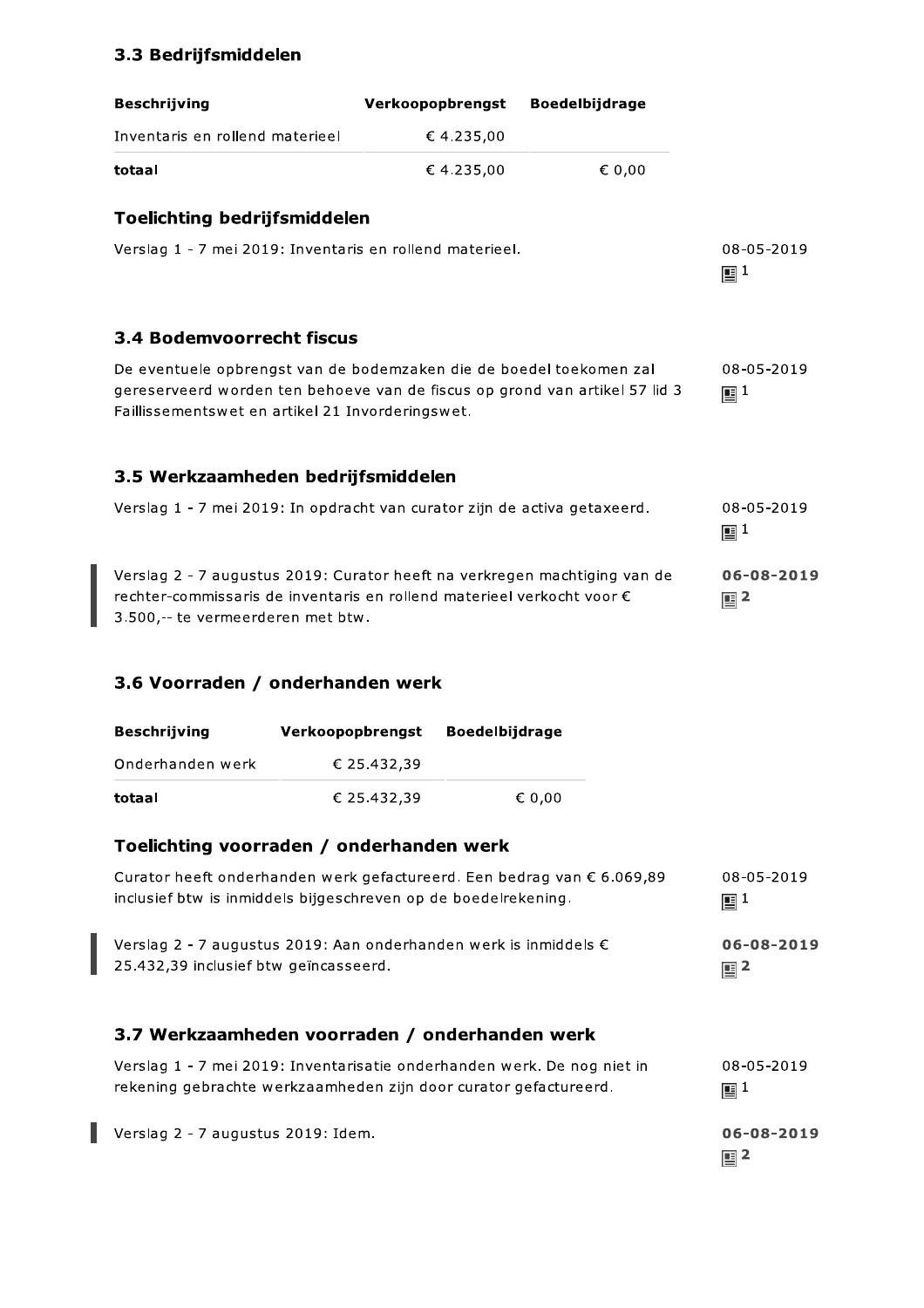#### 3.8 Andere activa

| <b>Beschrijving</b>          | Verkoopopbrengst | <b>Boedelbijdrage</b> |
|------------------------------|------------------|-----------------------|
| Bijdragen beredderingskosten |                  | € 484,00              |
| Bijdragen beredderingskosten |                  | € 151,25              |
| Teruggaaf Vitens             | € 203,91         |                       |
| totaal                       | € 203,91         | € 635,25              |

#### **Toelichting andere activa**

Curator heeft aan bijdragen beredderingskosten een bedrag van € 484,00 08-05-2019 ontvangen.  $\mathbf{E}^{1}$ 

Verslag 2 - 7 augustus 2019: Voornoemde bijdragen zijn inmiddels opgelopen 06-08-2019 tot het bedrag van € 635,25. Verder ontving curator nog een bedrag van €  $\mathbf{E}$  2 203,91 retour van Vitens.

#### 3.9 Werkzaamheden andere activa

| Verslag 1 - 7 mei 2019: Curator heeft kosten voor bereddering moeten maken.<br>Hiervoor heeft curator van de leasemaatschappij een bijdrage van € 484,--<br>inclusief btw ontvangen.         | 08-05-2019<br>$\mathbb{E}^1$       |
|----------------------------------------------------------------------------------------------------------------------------------------------------------------------------------------------|------------------------------------|
| Verslag 2 - 7 augustus 2019: Curator heeft een aanvullend bedrag<br>ontvangen van € 151,25 aan bijdrage beredderingskosten. Verder ontving<br>curator een teruggaaf van Vitens ad. € 203,91. | $06 - 08 - 2019$<br>$\mathbb{E}^2$ |

Curator is verder in de administratie een aantal rekeningcourantverhoudingen tegengekomen. In de komende verslagperiode zal worden bekeken of uit deze verhoudingen nog middelen in de boedel kunnen vloeien.

# 4. Debiteuren

#### 4.1 Debiteuren

| <b>Toelichting debiteuren</b>                                           |            |
|-------------------------------------------------------------------------|------------|
| Verslag 1 - 7 mei 2019: De vennootschap bediende zich van factoring. De | 08-05-2019 |
| facturen van de vennootschap werden bevoorschot.                        | 画1         |

#### 4.2 Werkzaamheden debiteuren

| Verslag 1 - 7 mei 2019: Inventarisatie en contact met de | 08-05-2019       |
|----------------------------------------------------------|------------------|
| factoringsmaatschappij.                                  | $\mathbb{E}^{1}$ |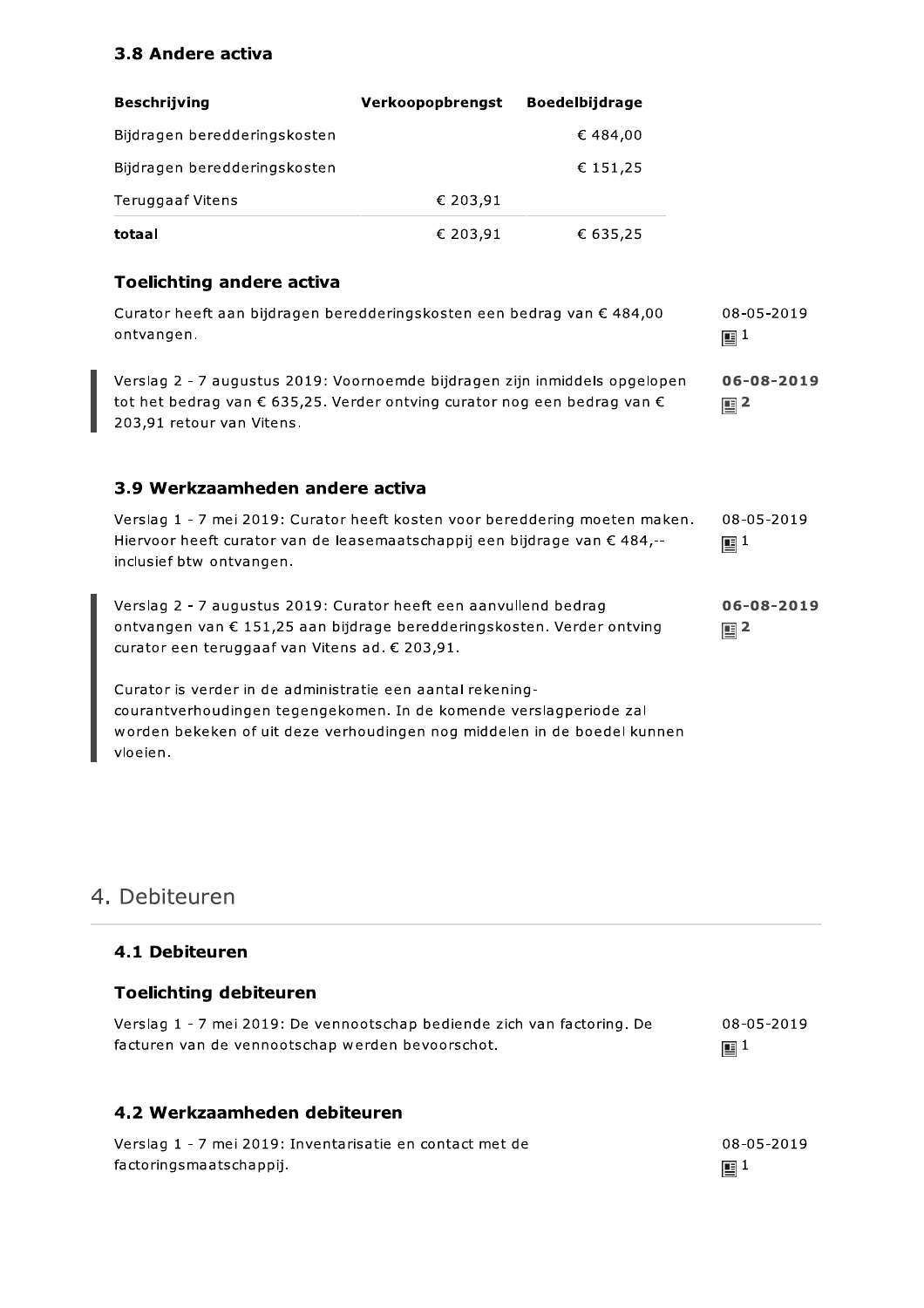| 5.1 Vordering van bank(en)<br>Toelichting vordering van bank(en)<br>Verslag 1 - 7 mei 2019: De vennootschap hield rekeningen aan bij ING en<br>Rabobank. Op rekeningen bij ING is een totaal saldo van € 126,13 credit<br>aangetroffen. Een rekening bij de Rabobank vertoonde een saldo van € 6,69<br>credit. Curator heeft de banken verzocht voornoemde bedragen over te maken<br>aan de boedel. | 08-05-2019<br>$\mathbb{E}^1$   |
|-----------------------------------------------------------------------------------------------------------------------------------------------------------------------------------------------------------------------------------------------------------------------------------------------------------------------------------------------------------------------------------------------------|--------------------------------|
| Toelichting vordering van bank(en)<br>Verslag 2 - 7 augustus 2019: Curator heeft van ING een bedrag van $\epsilon$ 126,13<br>ontvangen, van Rabobank € 6,69.                                                                                                                                                                                                                                        | 06-08-2019<br>$\mathbb{E}^2$   |
| 5.2 Leasecontracten                                                                                                                                                                                                                                                                                                                                                                                 |                                |
| Verslag 1 - 7 mei 2019: De vennootschap had een aantal bestelbussen in de<br>operationele lease. Twee bestelbussen waren kort voor het faillissement reeds<br>ingeleverd. De leasemaatschappij heeft de overige vier bestelbussen van de<br>curator in ontvangst genomen.                                                                                                                           | 08-05-2019<br>$\mathbb{E}^{1}$ |
| 5.3 Beschrijving zekerheden                                                                                                                                                                                                                                                                                                                                                                         |                                |
| Verslag 1 - 7 mei 2019: Voor zover bekend zijn er geen zekerheden gevestigd.                                                                                                                                                                                                                                                                                                                        | 08-05-2019<br>国 $1$            |
| 5.4 Separatistenpositie                                                                                                                                                                                                                                                                                                                                                                             |                                |
| 5.5 Eigendomsvoorbehoud                                                                                                                                                                                                                                                                                                                                                                             |                                |
| Verslag 1 - 7 mei 2019: Er hebben vier crediteuren een eigendomsvoorbehoud<br>geclaimd. Eventuele gepretendeerde rechten zullen nader onderzocht worden.                                                                                                                                                                                                                                            | 08-05-2019<br>$\mathbb{E}^1$   |
| Verslag 2 - 7 augustus 2019: Onderhavige claims zijn afgewikkeld.                                                                                                                                                                                                                                                                                                                                   | 06-08-2019<br>$\mathbb{E}^2$   |
| 5.6 Retentierechten                                                                                                                                                                                                                                                                                                                                                                                 |                                |
| Verslag 1 - 7 mei 2019: Eventuele gepretendeerde rechten zullen nader<br>onderzocht worden.                                                                                                                                                                                                                                                                                                         | 08-05-2019<br>$\mathbb{E}^1$   |
| 5.7 Reclamerechten                                                                                                                                                                                                                                                                                                                                                                                  |                                |
| Verslag 1 - 7 mei 2019: Eventuele gepretendeerde rechten zullen nader<br>onderzocht worden.                                                                                                                                                                                                                                                                                                         | 08-05-2019<br>$\mathbf{E}^{1}$ |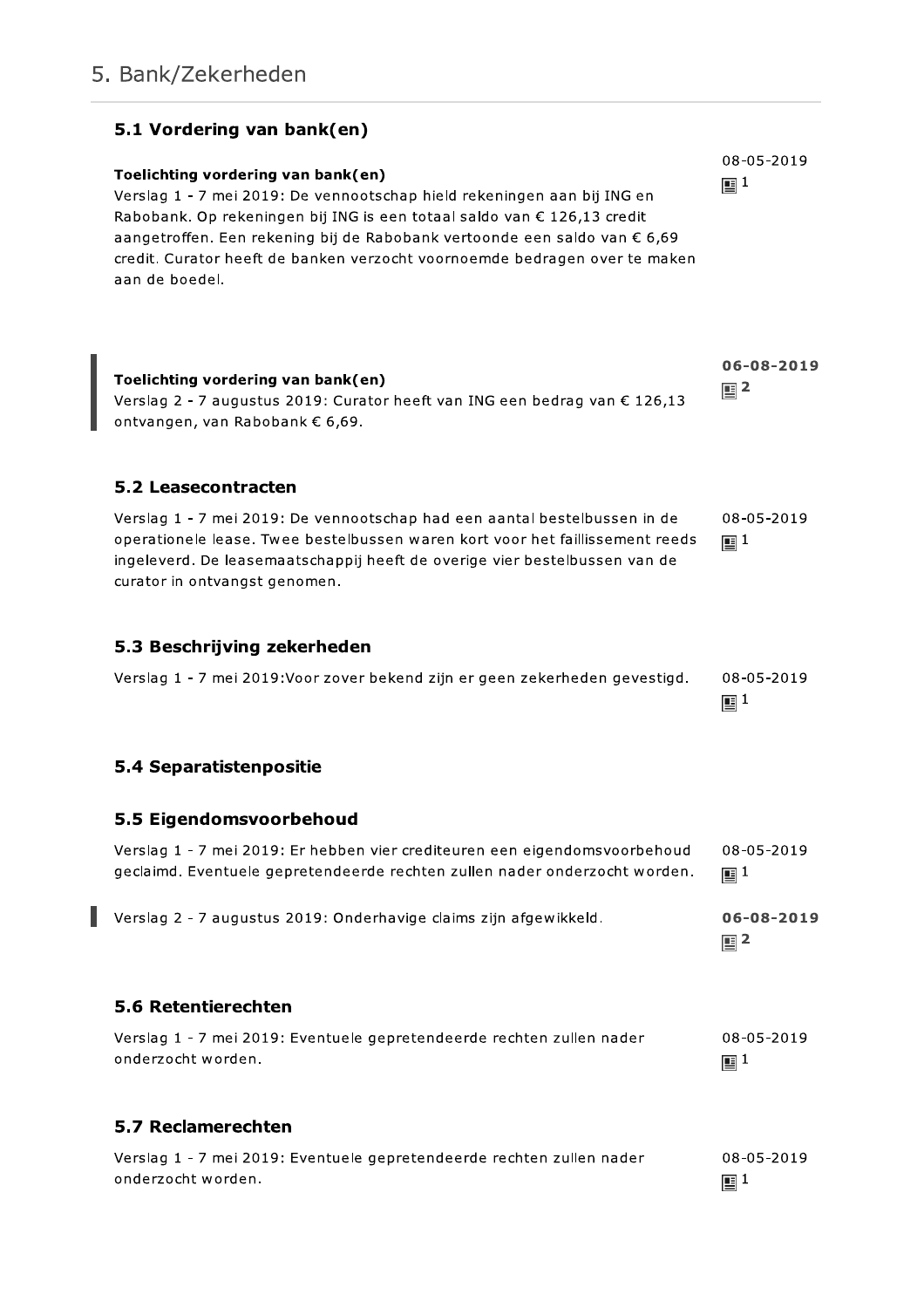### 5.8 Boedelbijdragen

5.9 Werkzaamheden bank/zekerheden

Contact bank. Contact met derden met betrekking tot

| eigendomsvoorbehouden.                                                                            | $\mathbf{E}^{1}$               |
|---------------------------------------------------------------------------------------------------|--------------------------------|
| 6. Voortzetten/doorstart onderneming                                                              |                                |
| <b>Voortzetten onderneming</b>                                                                    |                                |
| 6.1 Exploitatie / zekerheden                                                                      |                                |
| De onderneming wordt niet doorgezet.                                                              | 08-05-2019<br>$\mathbf{E}^{1}$ |
| 6.2 Financiële verslaglegging                                                                     |                                |
| N.v.t.                                                                                            | 08-05-2019<br>$\mathbf{E}^{1}$ |
| 6.3 Werkzaamheden voortzetten onderneming                                                         |                                |
| Geen                                                                                              | 08-05-2019<br>$\mathbb{E}^1$   |
| <b>Doorstarten onderneming</b>                                                                    |                                |
| <b>6.4 Beschrijving</b>                                                                           |                                |
| Curator heeft de doorstart van de onderneming beproefd. Van een doorstart is<br>het niet gekomen. | 08-05-2019<br>$\mathbb{E}^1$   |
| <b>6.5 Verantwoording</b>                                                                         |                                |
| 6.6 Opbrengst                                                                                     |                                |
| 6.7 Boedelbijdrage                                                                                |                                |
| 6.8 Werkzaamheden doorstarten onderneming                                                         |                                |
| Bespreking kandidaat.                                                                             | 08-05-2019                     |

08-05-2019

 $\mathbf{E}^1$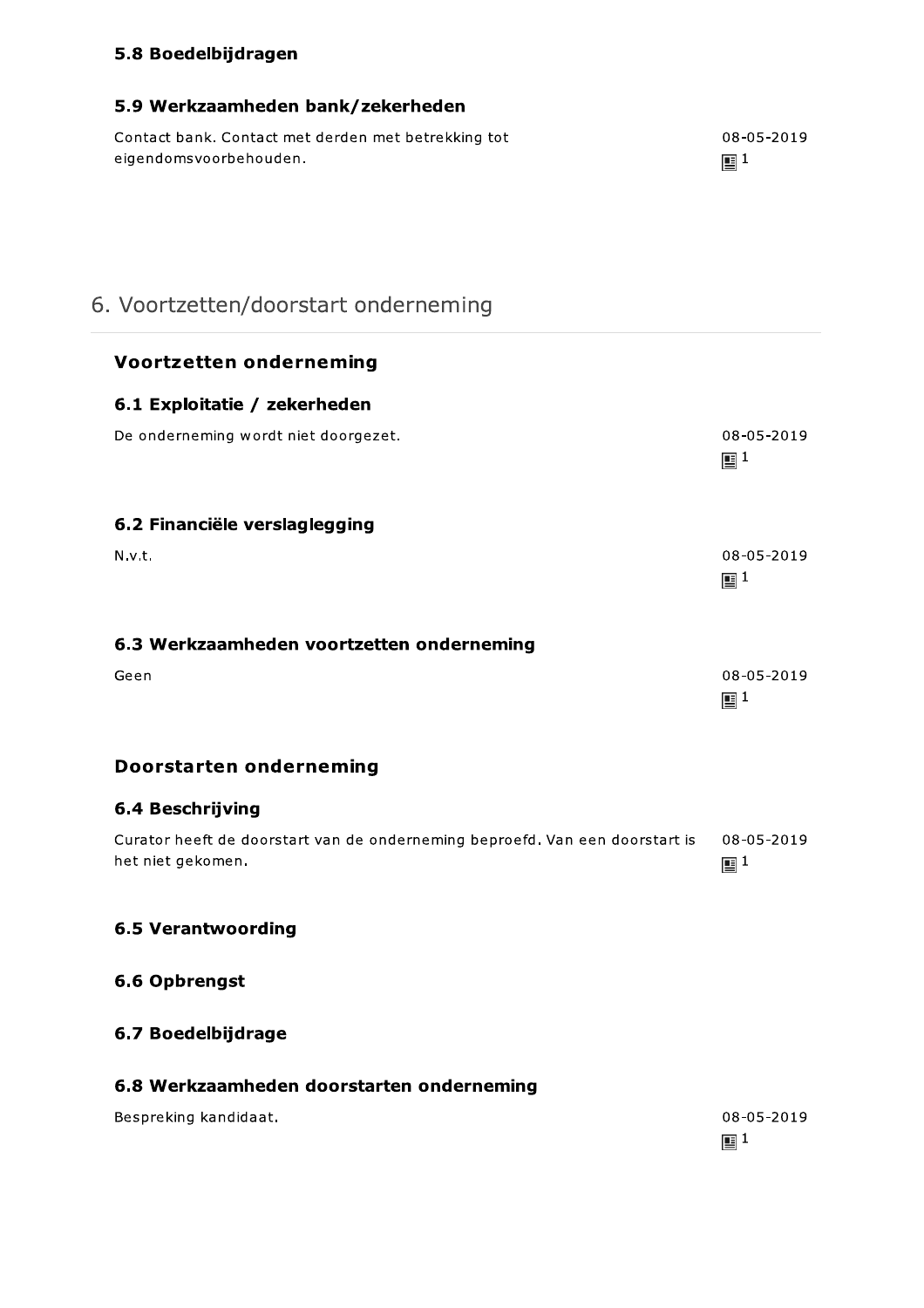# 7. Rechtmatigheid

| 7.1 Boekhoudplicht                                                                                                                                                                                                                                                                               |                                |
|--------------------------------------------------------------------------------------------------------------------------------------------------------------------------------------------------------------------------------------------------------------------------------------------------|--------------------------------|
| Curator heeft van de accountant van de vennootschap de (nagenoeg)<br>bijgewerkte balans en winst- en verliesrekening met de onderliggende<br>grootboekrekeningen ontvangen, alsook de jaarrekening 2017. Hieruit kunnen<br>vooralsnog de rechten en plichten van de rechtspersoon worden gekend. | 08-05-2019<br>$\mathbb{E}^1$   |
| 7.2 Depot jaarrekeningen                                                                                                                                                                                                                                                                         |                                |
| De jaarrekening over het boekjaar 2017 is op 17 mei 2018 gedeponeerd.                                                                                                                                                                                                                            | 08-05-2019<br>$\mathbb{E}^1$   |
| 7.3 Goedkeuringsverklaring accountant                                                                                                                                                                                                                                                            |                                |
| Dit onderdeel dient nog onderzocht te worden.                                                                                                                                                                                                                                                    | 08-05-2019<br>$\mathbb{E}^1$   |
| 7.4 Stortingsverplichting aandelen                                                                                                                                                                                                                                                               |                                |
| Het geplaatst en gestort kapitaal bedraagt € 1,00.                                                                                                                                                                                                                                               | 08-05-2019<br>$\mathbb{E}^1$   |
| 7.5 Onbehoorlijk bestuur                                                                                                                                                                                                                                                                         |                                |
| <b>Toelichting</b><br>Dit onderdeel wordt onderzocht.                                                                                                                                                                                                                                            | 08-05-2019<br>$\mathbb{E}^1$   |
| 7.6 Paulianeus handelen                                                                                                                                                                                                                                                                          |                                |
| <b>Toelichting</b><br>Dit onderdeel wordt onderzocht.                                                                                                                                                                                                                                            | 08-05-2019<br>$\mathbf{E}^{1}$ |
| 7.7 Toelichting rechtmatigheid                                                                                                                                                                                                                                                                   |                                |
| Dit onderdeel wordt onderzocht.                                                                                                                                                                                                                                                                  | 08-05-2019<br>$\mathbf{E}^{1}$ |
| 7.8 Werkzaamheden rechtmatigheid                                                                                                                                                                                                                                                                 |                                |
| Onderzoek curator.                                                                                                                                                                                                                                                                               | 08-05-2019<br>$\mathbf{E}^{1}$ |
| Verslag 2 - 7 augustus 2019: Idem.                                                                                                                                                                                                                                                               | 06-08-2019<br>$\mathbb{E}^2$   |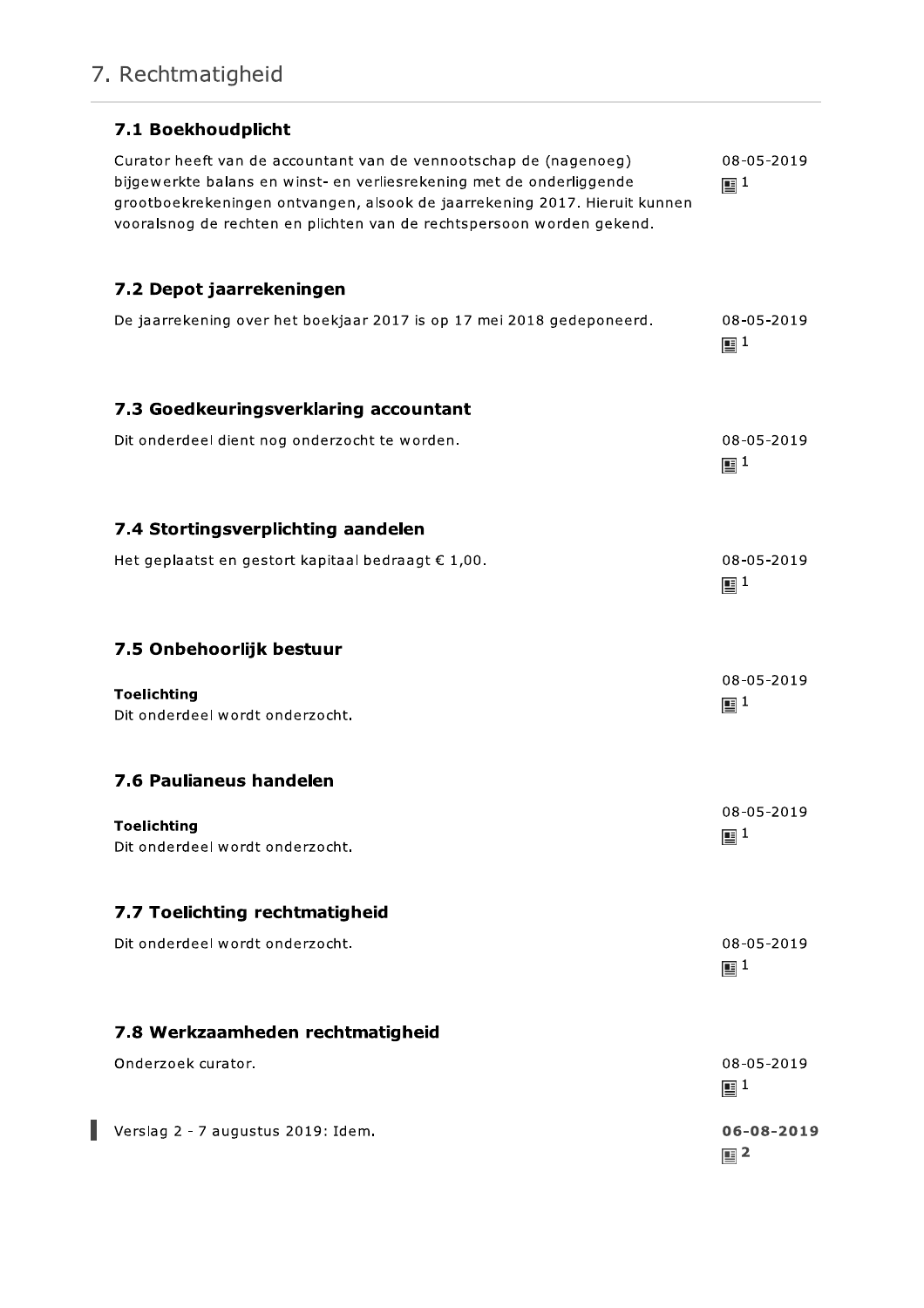#### 8.1 Boedelvorderingen

| € 4.277,00                                                                                                                                                                                                                                                                                                                                                                                                                                                                                                                                                                                 | 08-05-2019                   |
|--------------------------------------------------------------------------------------------------------------------------------------------------------------------------------------------------------------------------------------------------------------------------------------------------------------------------------------------------------------------------------------------------------------------------------------------------------------------------------------------------------------------------------------------------------------------------------------------|------------------------------|
| <b>Toelichting</b><br>Verslag 1 - 7 mei 2019: De door het kantoor van de curator voorgeschoten<br>kosten van de slotenmaker vormen een boedelschuld van € 798,25. Daarnaast<br>bedragen de kosten van het taxatiebureau € 3.478,75.                                                                                                                                                                                                                                                                                                                                                        | $\mathbb{E}^1$               |
| Naar verwachting zal het UWV een vordering indienen wegens overgenomen<br>loonverplichtingen.                                                                                                                                                                                                                                                                                                                                                                                                                                                                                              |                              |
| € 1.797,37<br><b>Toelichting</b><br>Verslag 2 - 7 augustus 2019: Tijdens de tweede verslagperiode zijn de<br>kosten van de slotenmaker en van het taxatiebureau vanuit de boedel<br>voldaan, evenals de kosten van het veiligstellen en toegankelijk maken van<br>de administratie door een door curator ingeschakelde externe partij ad. €<br>568,70 en de verzekering van de activa ad. € 302,50. Het reeds betaalde<br>bedrag aan algemene faillissementskosten bedraagt thans € 5.148,20<br>inclusief btw.<br>De boedelkosten van de opgezegde c.q. beëindigde huur van de bedrijfshal | 06-08-2019<br>$\mathbb{E}^2$ |
| bedragen € 1.797,37.<br>8.2 Pref. vord. van de fiscus<br>€ 184.002,71                                                                                                                                                                                                                                                                                                                                                                                                                                                                                                                      | 08-05-2019                   |
| <b>Toelichting</b><br>Verslag 1 - 7 mei 2019: Door de fiscus zijn preferente vorderingen ingediend<br>ter zake omzetbelasting, loonheffingen, motorrijtuigenbelasting en<br>vennootschapsbelasting.                                                                                                                                                                                                                                                                                                                                                                                        | $\mathbf{E}^{1}$             |
| € 205.503,71<br><b>Toelichting</b><br>Verslag 2 - 7 augustus 2019: Tot en met de tweede verslagperiode bedraagt<br>de totale hoogte van de vordering 205.503,71.                                                                                                                                                                                                                                                                                                                                                                                                                           | 06-08-2019<br>111            |
| 8.3 Pref. vord. UWV<br><b>Toelichting</b><br>Verslag 1 - 7 mei 2019: Naar verwachting zal het UWV een vordering indienen<br>wegens overgenomen loonverplichtingen.                                                                                                                                                                                                                                                                                                                                                                                                                         | 08-05-2019<br>$\mathbb{E}^1$ |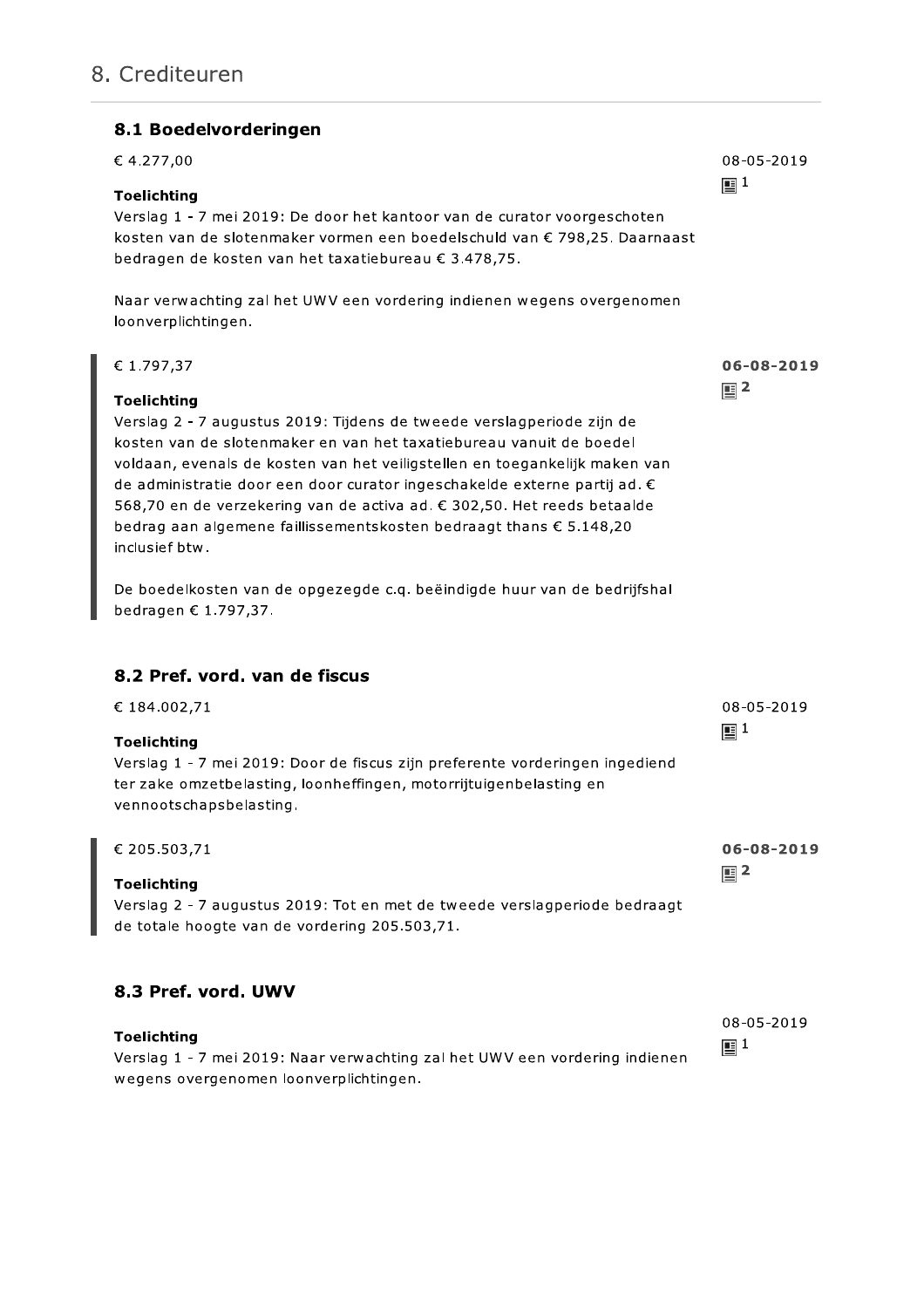#### 8.4 Andere pref. crediteuren

| € 1.168,25                                                                                                                                                                 | 08-05-2019     |
|----------------------------------------------------------------------------------------------------------------------------------------------------------------------------|----------------|
| <b>Toelichting</b><br>Verslag 1 - 7 mei 2019: Door één andere crediteur is een preferente vordering<br>ingediend ter zake de kosten gemoeid met de faillissementsaanvraag. | $\mathbb{E}^1$ |
| € 2.168,25                                                                                                                                                                 | 06-08-2019     |
| Toelichting<br>Verslag 2 - 7 augustus 2019: Tot en met de tweede verslagperiode zijn door                                                                                  | $\mathbb{E}^2$ |

twee crediteuren preferente vorderingen ingediend ter hoogte van in totaal € 2.168,25.

#### 8.5 Aantal concurrente crediteuren

| 16                                                                              | 08-05-2019<br>$\mathbf{E}^{1}$ |
|---------------------------------------------------------------------------------|--------------------------------|
| 21                                                                              | 06-08-2019<br>$\mathbb{E}^2$   |
| 8.6 Bedrag concurrente crediteuren                                              |                                |
| € 147.293,94                                                                    | 08-05-2019<br>$\mathbf{E}^{1}$ |
| € 195.502,55                                                                    | 06-08-2019<br>$\mathbb{E}^2$   |
| 8.7 Verwachte wijze van afwikkeling                                             |                                |
| Verslag 1 - 7 mei 2019: Het is ten tijde van het eerste verslag nog niet bekend | 08-05-2019                     |

#### 8.8 Werkzaamheden crediteuren

op welke wijze het faillissement zal worden afgewikkeld.

Verslag 1 - 7 mei 2019: De bekende crediteuren zijn aangeschreven en 08-05-2019 geïnformeerd omtrent het faillissement. De tijdens de eerste verslagperiode  $\mathop{\boxplus}^1$ ingediende vorderingen zijn verwerkt.

 $\mathbb{E}^1$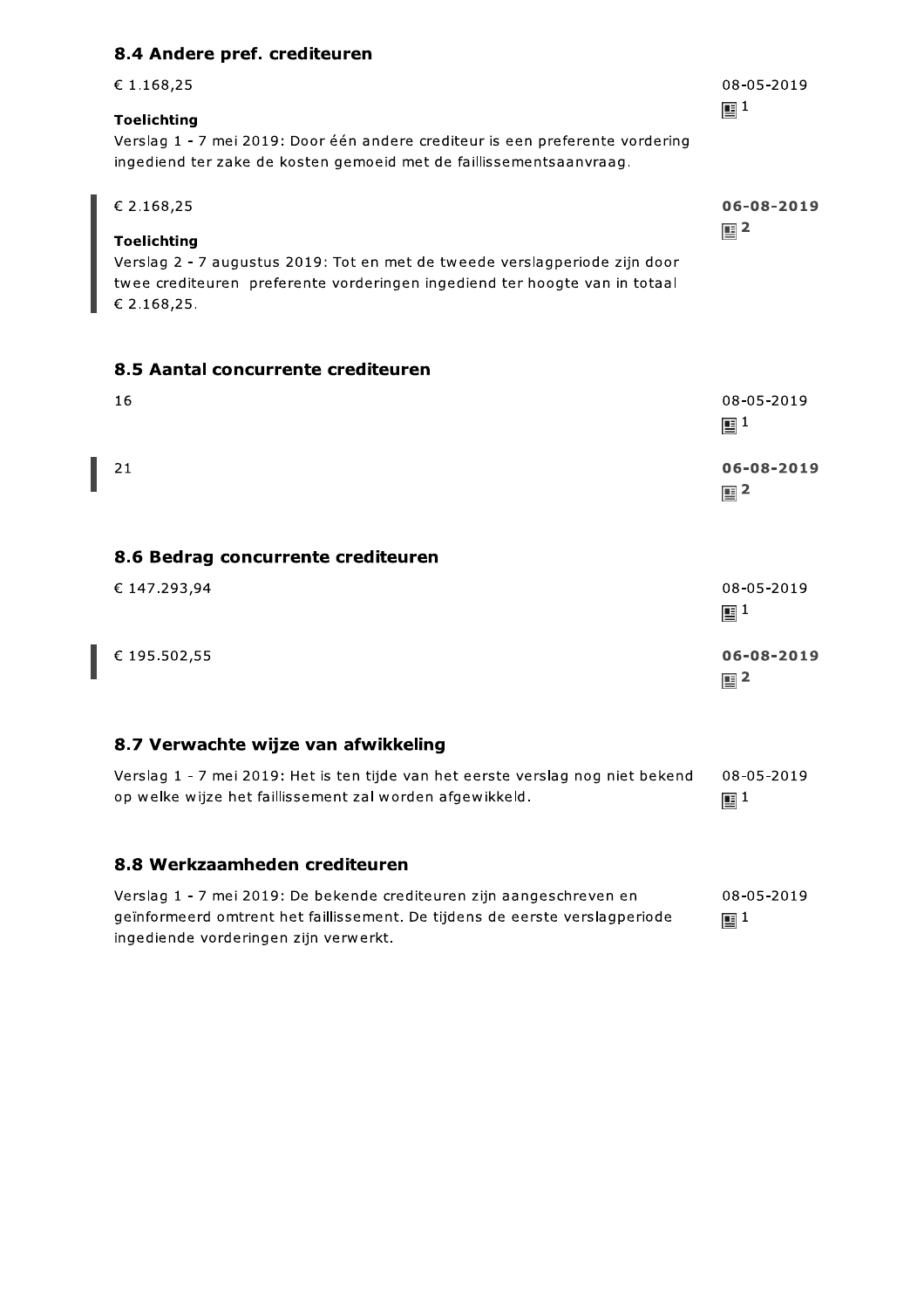# 9. Procedures

#### 9.1 Naam wederpartijen

Hiervan is vooralsnog niet gebleken.

08-05-2019  $\mathbb{E}^1$ 

#### 9.2 Aard procedures

#### 9.3 Stand procedures

#### 9.4 Werkzaamheden procedures

# 10. Overig

| 10.1 Plan van aanpak                                                                                                                                                                                                           |                                |
|--------------------------------------------------------------------------------------------------------------------------------------------------------------------------------------------------------------------------------|--------------------------------|
| Curator zal zich in de komende verslagperiode bezighouden met de verkoop<br>van de activa en de afwikkeling van gepretendeerde rechten hierop. Daarnaast<br>zal curator verder gaan met de diverse rechtmatigheidsonderzoeken. | 08-05-2019<br>$\mathbb{E}^1$   |
| Verslag 2 - 7 augustus 2019: De uit de administratie blijkende rekening-<br>courantposten hebben in de komende verslagperiode de aandacht van<br>curator.                                                                      | 06-08-2019<br>$\mathbb{E}^2$   |
| 10.2 Termijn afwikkeling faillissement                                                                                                                                                                                         |                                |
| Over de termijn van afwikkeling kan curator nog geen uitspraken doen.                                                                                                                                                          | 08-05-2019<br>$\mathbb{E}^1$   |
| 10.3 Indiening volgend verslag                                                                                                                                                                                                 |                                |
| $7 - 11 - 2019$                                                                                                                                                                                                                | 06-08-2019<br>$\mathbb{E}^2$   |
| 10.4 Werkzaamheden overig                                                                                                                                                                                                      |                                |
| De werkzaamheden zijn beperkt geweest tot verslaglegging.                                                                                                                                                                      | 08-05-2019<br>$\mathbf{E}^{1}$ |